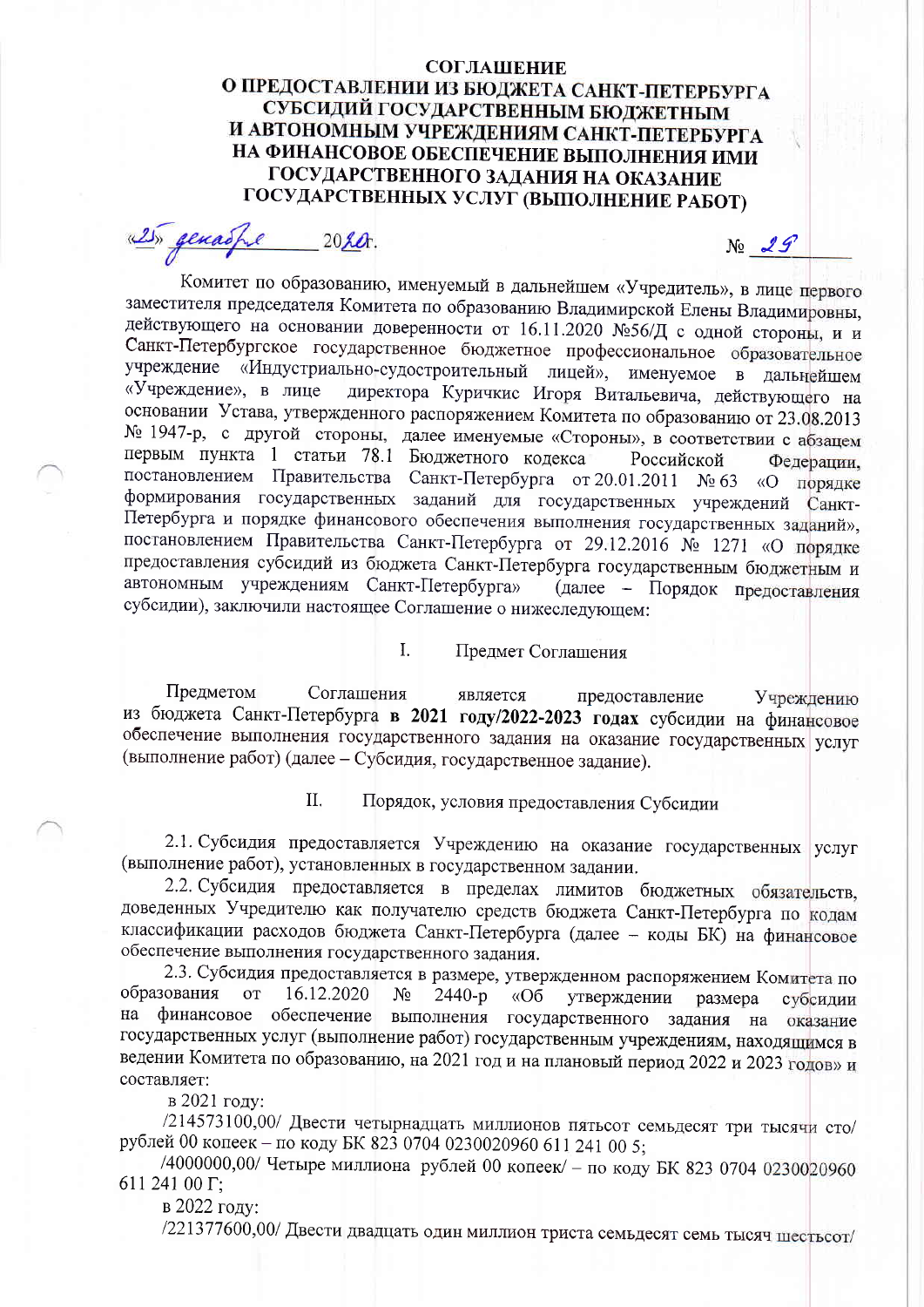рублей 00 копеек - по коду БК 823 0704 0230020960 611 241 00 5; в 2023 году:

/231604100,00/ Двести тридцать один миллион шестьсот четыре тысячи сто/ рублей 00 копеек - по коду БК 823 0704 0230020960 611 241 00 5.

## III. Сроки и объем перечисления Субсидии

3.1. Перечисление Субсидии осуществляется в соответствии с Инструкцией о порядке ведения лицевых счетов получателей бюджетных средств, утверждения и доведения лимитов бюджетных обязательств, санкционирования и оплаты денежных обязательств за счет средств бюджета Санкт-Петербурга, утвержденной распоряжением Комитета финансов от 15.08.2011 № 145-р, на лицевой счет, открытый Учреждению в Комитете финансов СанктПетербурга.

3.2. Предельный объем Субсидии, перечисляемый Учредителем для оплаты денежных обязательств Учреждения не может превышать:

25 % годового объема Субсидии в первом квартале;

60 % годового объема Субсидии в течение первого полугодия;

80 % годового объема Субсидии в течение 9 месяцев.

## IV. Взаимодействие Сторон

4.1. Учредитель обязуется:

4.1.1. Обеспечить предоставление Субсидии в соответствии разделом  $\mathbf{c}$  $_{\rm II}$ Соглашения.

4.1.2. Обеспечивать перечисление Субсидии  $\, {\bf B}$ соответствии  $\mathbf c$ разделом III Соглашения.

4.1.3. Осуществлять проверку соблюдения Учреждением целей, условий и порядка предоставления Субсидии (далее - проверка), по результатам которой составляется акт проведения проверки (далее - акт).

4.1.4. В случае выявления при проведении проверки, указанной в пункте 4.1.3 Соглашения, нарушений Учреждением условий предоставления Субсидии направлять Учреждению в течение 5 рабочих дней с даты подписания акта уведомление о нарушении условий предоставления Субсидии (далее - уведомление), в котором указываются выявленные нарушения и сроки их устранения Учреждением.

4.1.5. В течение 5 рабочих дней со дня истечения срока, установленного в уведомлении, и в случае неустранения Учреждением в указанный срок нарушений, формировать направлять Учреждению  $\mathbf{H}$ требование  $\overline{O}$ возврате  $\mathbf{B}$ бюджет Санкт-Петербурга средств Субсидии с указанием подлежащей возврату суммы денежных средств и срока возврата.

4.1.6. Рассматривать предложения, документы и иную информацию, направленную Учреждением, связанную с исполнением Соглашения, в том числе по изменению размера Субсидии, и уведомлять Учреждение о принятом решении в течение 10 рабочих дней со дня получения документов.

4.1.7. Направлять Учреждению в срок до 10 марта года, следующего за отчетным, расчет средств Субсидии, подлежащих возврату в бюджет Санкт-Петербурга на 1 января года, следующего за отчетным, составленный по форме, утверждаемой Учредителем, случае  $\, {\bf B}$ если согласно отчету  $\overline{O}$ выполнении государственного задания за отчетный финансовый год, утвержденному Учредителем, показатели государственного задания в отчетном финансовом году Учреждением не достигнуты. Субсидия подлежит возврату в бюджет Санкт-Петербурга в объеме, соответствующем показателям государственного задания, которые не были достигнуты.

4.1.8. Осуществлять контроль возврата денежных средств бюджет Санкт-Петербурга.

4.1.9. Принимать меры, обеспечивающие перечисление Учреждением в бюджет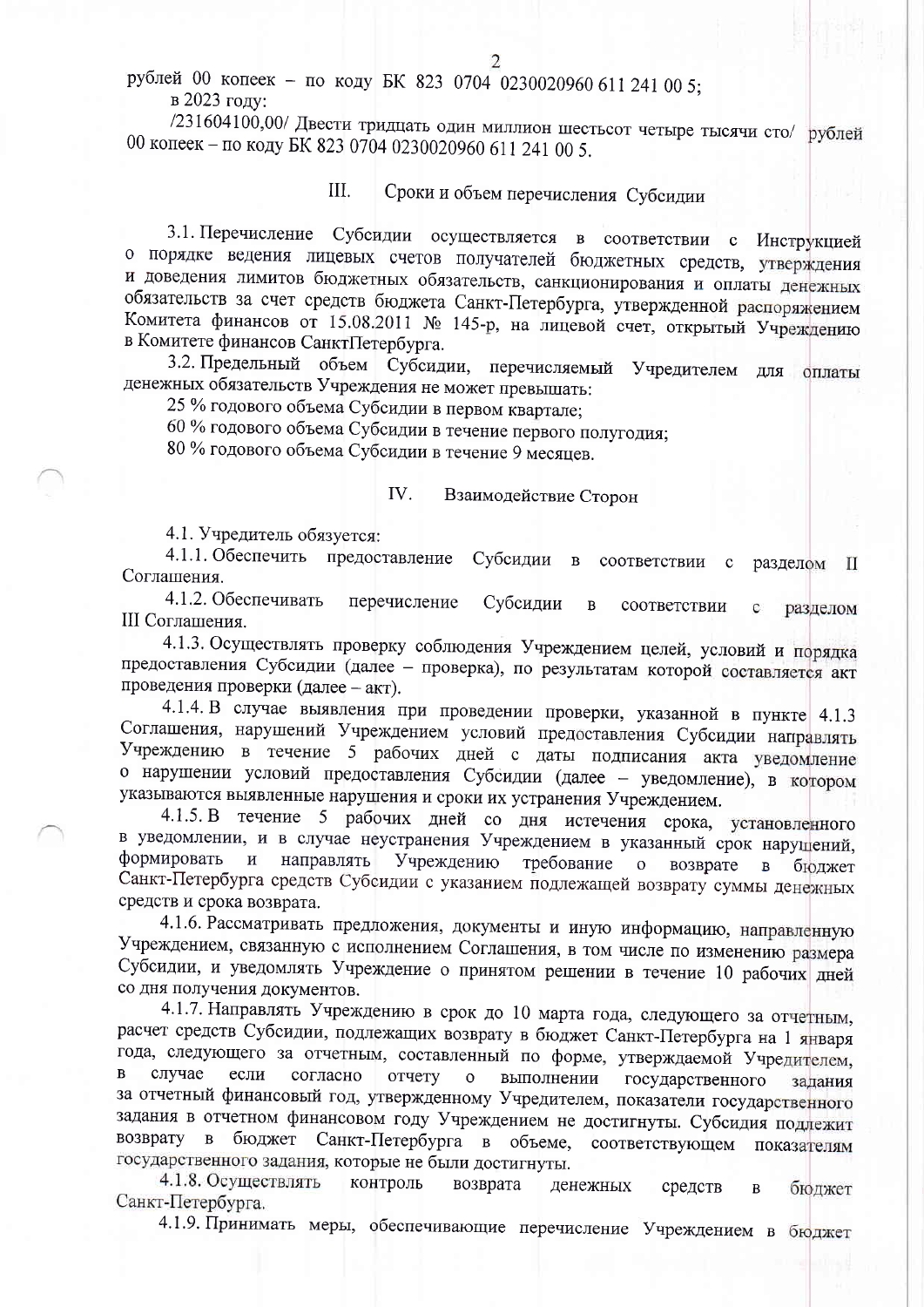и средств Субсидии, подлежащих возврату в соответствии с пунктом 4.1.5 Соглашения.

4.1.10. Выполнять иные обязательства, установленные бюджетным законодательством Российской Федерации, Порядком предоставления субсидии.

4.2. Учредитель вправе:

4.2.1. Запрашивать у Учреждения информацию и документы, необходимые для осуществления контроля за выполнением Учреждением государственного задания.

4.2.2. Принимать решение об изменении размера Субсидии:

4.2.2.1. При соответствующем изменении показателей, характеризующих объем государственных услуг (работ), установленных в государственном задании, в случае уменьшения Учредителю ранее утвержденных лимитов бюджетных обязательств.

4.2.2.2. Без соответствующего изменения показателей, характеризующих объем государственных услуг (работ), установленных в государственном задании, в случае внесения изменений в нормативные затраты в связи с изменением размеров выплат работникам (отдельным категориям работников) Учреждения, непосредственно связанных с оказанием государственной услуги (выполнением работы), иных выплат, связанных с оказанием государственной услуги (выполнением работы), приводящих к изменению объема финансового обеспечения выполнения государственного задания, вследствие принятия законов Санкт-Петербурга, нормативных правовых актов исполнительных органов государственной власти Санкт-Петербурга.

4.2.3. Вносить изменения  $\mathbf{B}$ установленные Соглашением поквартальные распределения объемов оплаты денежных обязательств Учреждения за счет средств Субсидии в случае уменьшения Учредителю ранее доведенных предельных объемов финансирования, приводящих к невозможности выполнения им обязательств Соглашения.

4.2.4. Осуществлять иные права, установленные бюджетным законодательством Российской Федерации, Порядком предоставления субсидии.

4.3. Учреждение обязуется:

4.3.1. Использовать средства Субсидии в целях оказания государственных услуг (выполнения работ) в соответствии с требованиями к качеству и (или) объему (содержанию), порядку оказания государственных услуг (выполнение работ). определенных в государственном задании.

4.3.2. Предоставлять в течение 3 рабочих дней по запросу Учредителя информацию и документы, необходимые для осуществления проверки, предусмотренной пунктом 4.1.3 Соглашения.

4.3.3. Устранять выявленные по итогам проверки нарушения в срок, установленный в уведомлении, направленном Учредителем в соответствии с пунктом 4.1.4 Соглашения.

4.3.4. Осуществлять возврат в бюджет Санкт-Петербурга средств Субсидии в сроки, указанные в требовании, формируемом в соответствии с пунктом 4.1.5 Соглашения.

4.3.5. Осуществлять в срок до 15 марта года, следующего за отчетным, возврат средств Субсидии, подлежащих возврату в бюджет Санкт-Петербурга на 1 января года, следующего за отчетным, в размере, указанном в расчете, направленном Учредителем в соответствии с пунктом 4.1.7 Соглашения.

4.3.6. Представлять Учредителю отчет об исполнении государственного задания, составленный по форме, утверждаемой Комитетом по экономической политике и стратегическому планированию Санкт-Петербурга, в срок до 1 февраля года, следующего за отчетным.

4.3.7. Включать в договоры о поставке товаров, выполнении работ, оказании услуг, подлежащих оплате за счет средств субсидий, условие о возможности изменения по соглашению сторон размера и(или) сроков оплаты и(или) объема товаров, работ, услуг в случае уменьшения в соответствии с Бюджетным кодексом Российской Федерации Учредителю, ранее доведенных лимитов бюджетных обязательств на предоставление Субсидии.